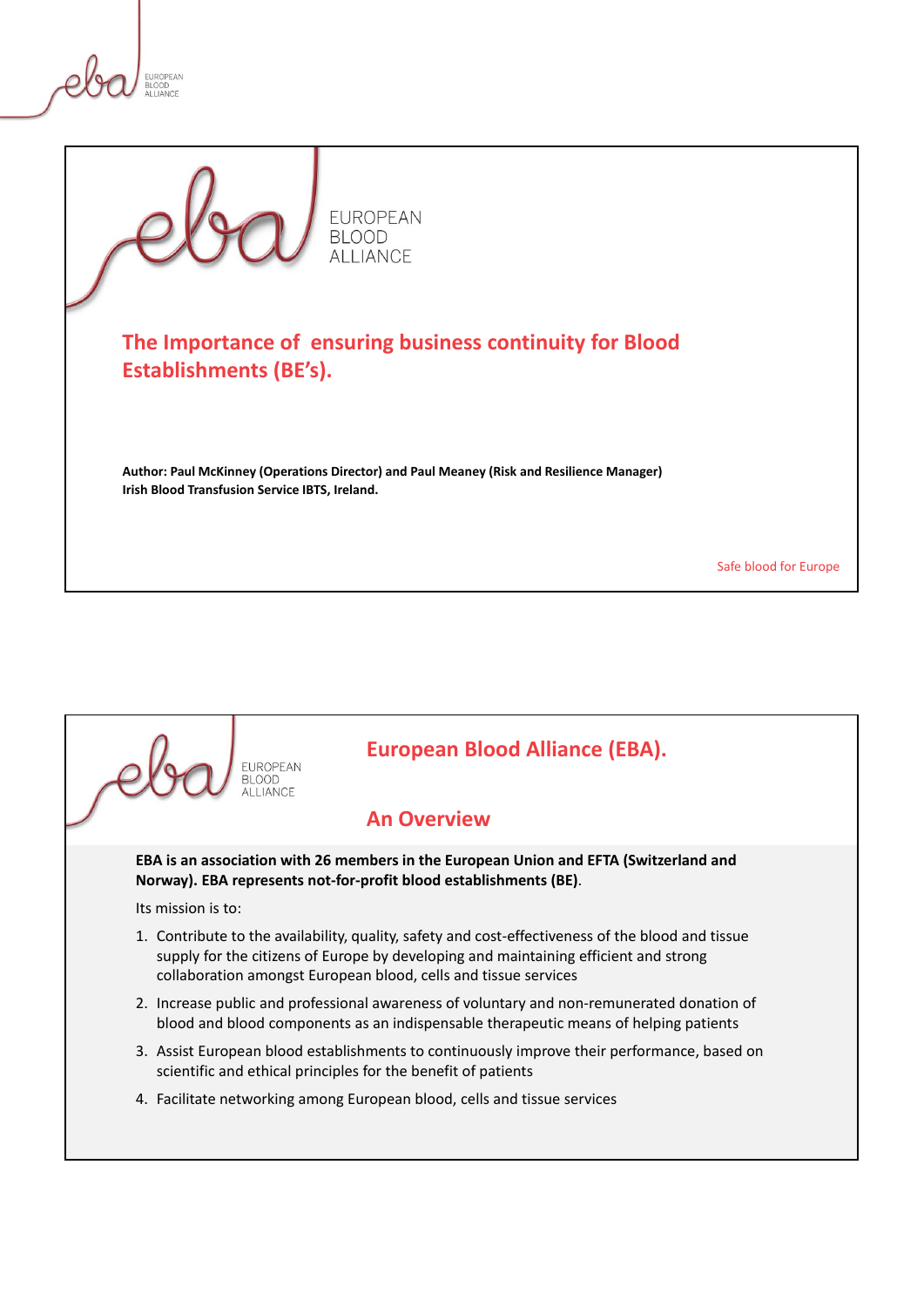**FLIROPEAN** 



**EBA- Contingency Planning Working Group.** 

#### **Objectives**

- To share and leverage the knowledge of EBA members so all can move toward best practice (e.g. ISO 22301)
- To share experience, documentation, risk and other relevant materials and identify common training needs and opportunities.
- To identify opportunities for mutual aid in business continuity and emergency planning processes, consumables and the provision of services and product and develop these into agreed heads of agreement in bilateral or multilateral mutual aid arrangements.
- To create routes and mechanisms of communication on business continuity and emergency planning issues between EBA members, and to maintain a forum for discussion on these matters (e.g. EBA newsletter, EBAse , multiple working groups).
- To engage in and lead the conversation on business continuity and emergency planning with the European Commission and Competent Authorities to ensure a workable and consistent approach across EBA member states.

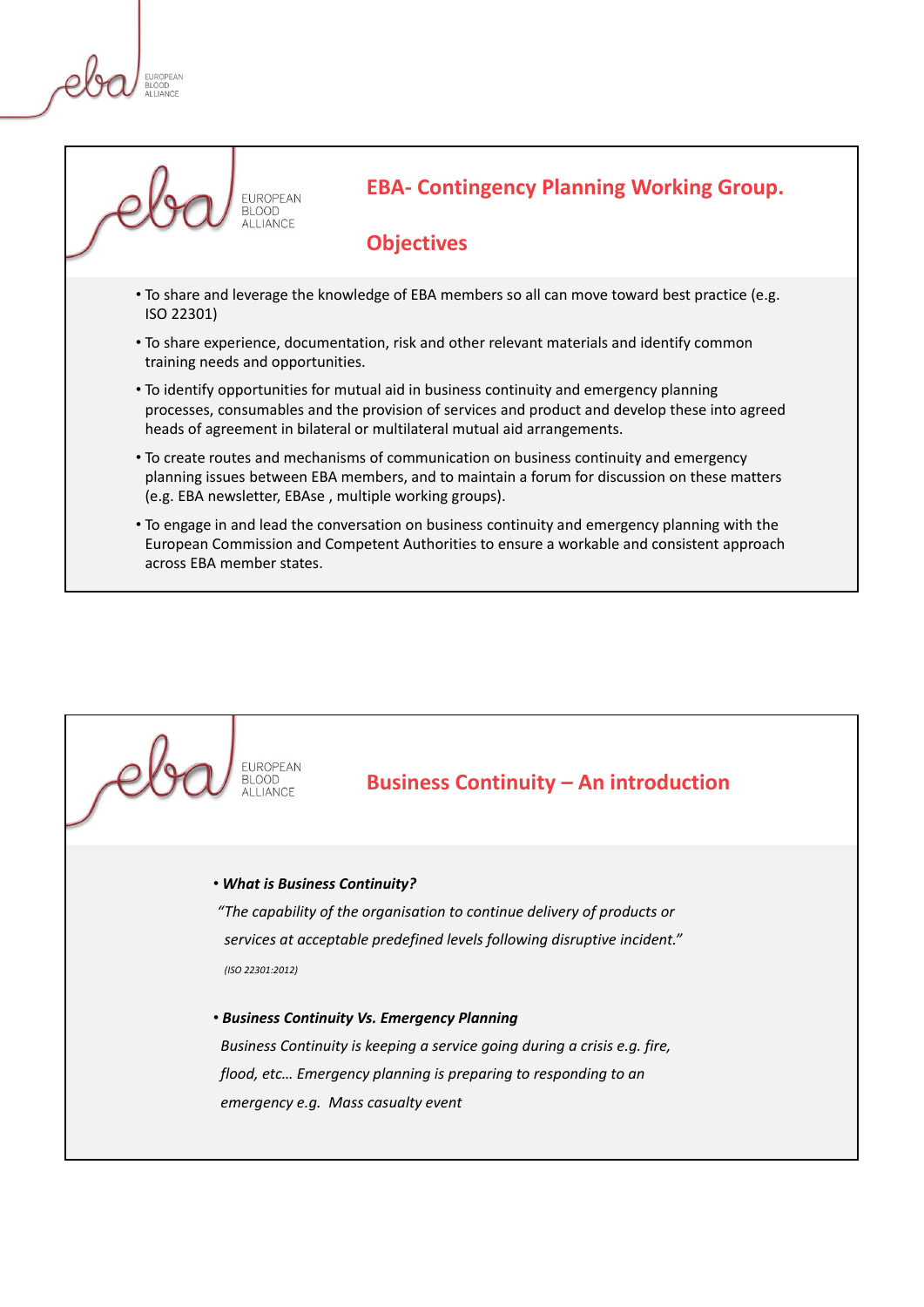





- Two dispatch sites in Dublin and Cork (Issues 117k RBC and 22.5 Platelets per year Nil Plasma).
- Contingency processing site in Cork and a number of contingency plans with other BE.
- Dedicated Risk & Resilience manager who manages the IBTS business continuity system.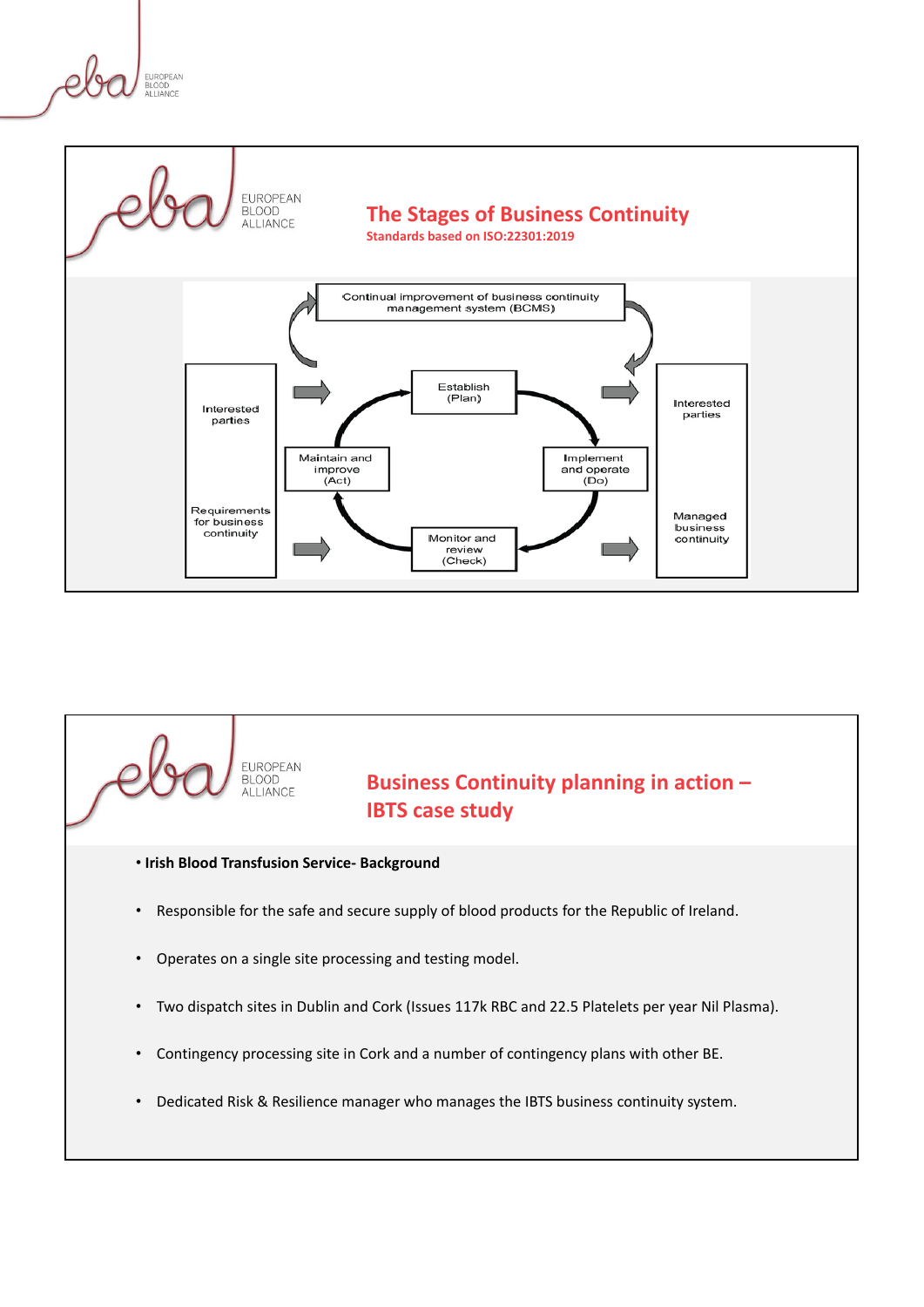



# **Business Continuity planning in action – IBTS case study**

- **The BCMS in the IBTS is based on ISO 22301 and over a yearly cycle we carry out the following.**
- Conducting BIAs with all departments to identify critical services & processes

EUROPEAN<br>BLOOD ALLIANCE

- Review Recovery Time Objectives (RTO's) and Maximum Tolerable Periods of Disruption (MTPD)
- Review and update departmental business continuity plans based on the outcomes of the BIA
- Conduct a number of tests over the year. This is a mixture of live and table top contingency testing.
- Collect and review learning's from all exercises (and any live events) and update plans accordingly.
- Internal Audit / HPRA and Agenda item on EMT /Audit and Compliance / The Board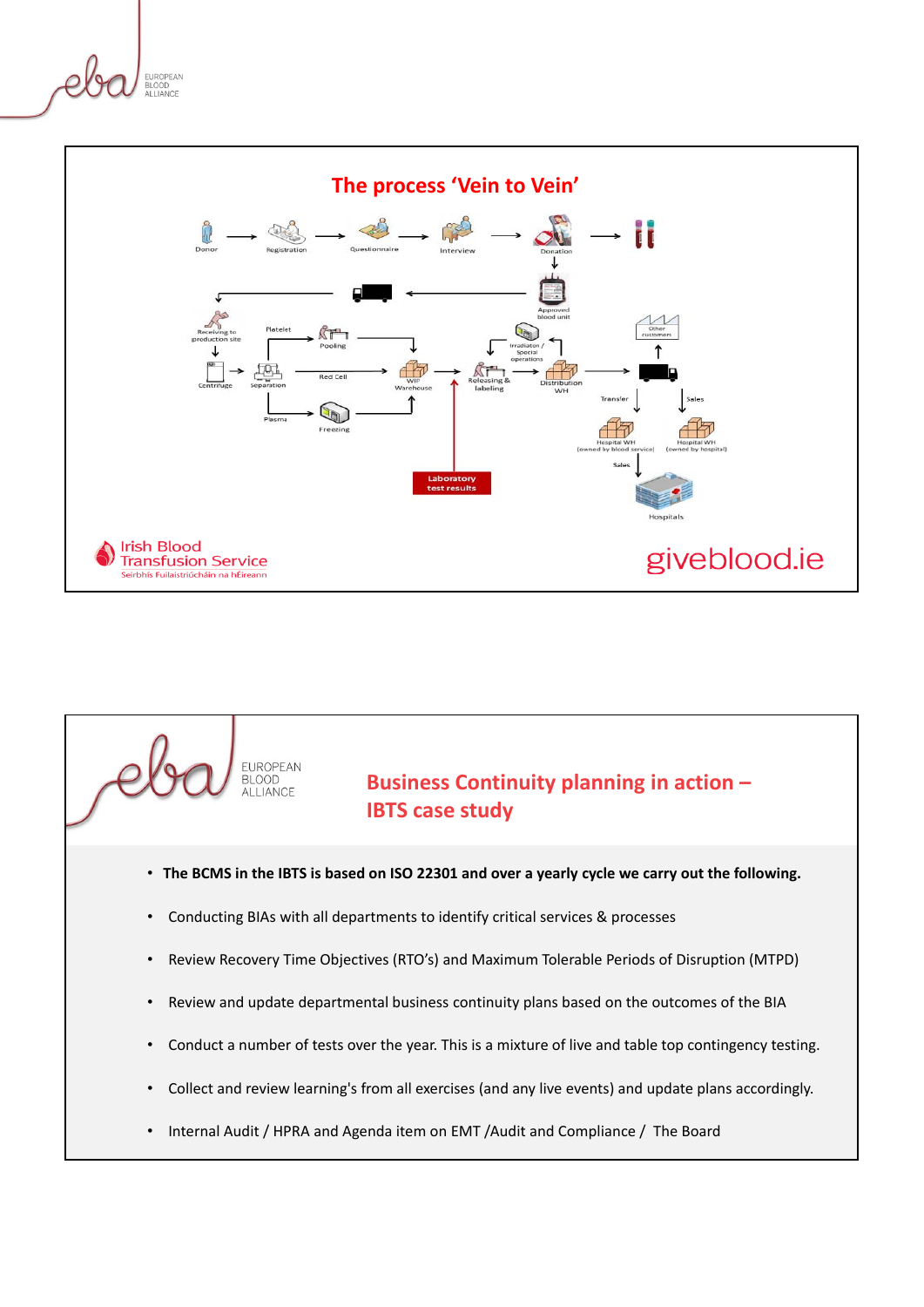FUROPEAN **BLUUD**<br>ALLIANCE

EUROPEAN **BLOOD** ALLIANCE **Top Risks** Previous Risk<br>Rating Action<br>Review<br>date .<br>• First Description & Consequence Primary Fisk Inherent Inherent Presidual Piesidual Piesidual Piesidual<br>• Fising Likelihood Impact Pasing Likelihood Impact Pianing Likelihood Impact Pasing Mitigation<br>Tupe Planned Actions Mititeation Comments nherent Residual May 2020: Risk added in March 2020 due<br>to Could-19 pandemic. August 2020:<br>General consensus that the risk score has<br>not changed. Miligation work carried out to<br>date is being counter balanced by upcoming<br>unprecedented winte Contingency plans activated across<br>the organisation, social distancing<br>meassures in place. WHF<br>arrangements in place where<br>possible. Review on going as public<br>health and Gov advice is<br>pdated. Careful monitoring o<br>staffing levels in critical<br>business areas. Disruption to critical operations of the<br>IBTS due to Covid -19 Busines:  $\overline{A}$  $\overline{5}$  $\overline{20}$  $\overline{4}$  $\ddot{\phantom{1}}$ 16 **BRM Reductio** Nov-20 J. July 2020: This risk was previously B2.2<br>Risk increased due to BacT testing 12hour<br>hold. August 2020: Mitiations updated<br>to reflect Work on BacT testing hold takin NTAG Plan requires testing.<br>Request made by OpsD for<br>more resources for Operations<br>Department to be discussed at<br>EMT. Union discussions taking<br>place regarding BacT testing<br>hold. Daily monitoring and blood group<br>management. Targeted recruitment<br>of Donors. Risk increased due to to reflect Vorix on BaoT testing hold taking<br>place. Actions added: Requirement for<br>testing NTAG Plan, request for additional<br>resources for Ops Dept, heading into<br>winter, and Uniton discussions regarding<br>BaoT. Decision made Shortage of blood Components  $\overline{5}$  $\overline{25}$  $\overline{4}$  $\bar{\mathbf{5}}$  $\overline{20}$  $^{25}$ Business  $\overline{5}$ Operations Reduction Sep-20 ÷. BacT testing 12hr hold. May 2020: Discussions have taken place<br>about testing the DR site. This is high risk.<br>Further discussions needed and review into<br>DR also required .ack of adequate testing of the busines:<br>:ontinuity and IT disaster recovery plans Dissoussion to be held with EMT to Dissoussion to be held with<br>EMT to decide plan **Business**  $\ddot{\phantom{1}}$  $\ddot{\phantom{1}}$ 16 4  $\bar{4}$  $\mathsf{I}$  $Nov-20$  $16$  $16^{\circ}$ .<br>Acceptance decide plan

## **Business Continuity planning in action – IBTS case study**

• **Contingency arrangement Within the IBTS** 

EUROPEAN **BLOOD** ALLIANCE

- Testing arrangements with SNBTS & NHSBT
- Processing contingency in Cork Site / Hot Site
- Importation contingency with NHSBT and the NIBTS
- Contingency plans in place with key suppliers to minimise any potential supply chain disruption.
- NTAG Emergency Action plan Traffic Lights system Hospitals / DO MORE WITH LESS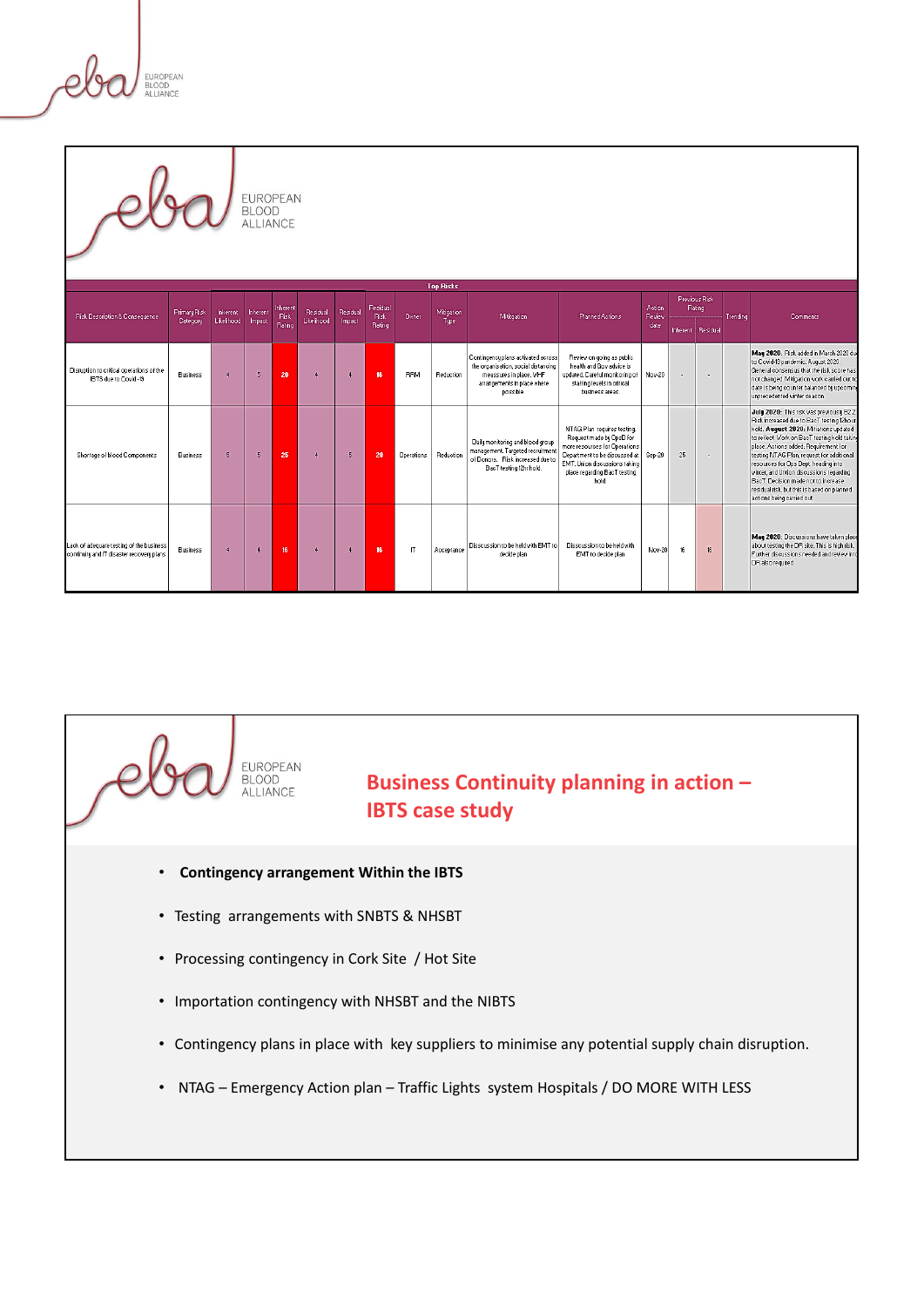

#### **EBA Response to Covid-19**

- **As the Covid-19 pandemic took hold across Europe the EBA reacted by:** 
	- Conducting surveys, meetings and regular communications with its members to collect and share data on actions being taken and why.
	- Set up a dedicated space on the EBA intranet to share information amongst members to assist with planning and responding to the crisis.
	- EBA liaised with international colleagues to share information and lessons learned.
	- Promoted (in conjunction with other International Blood Agencies e.g. AABB) virtual conferences to share (global) learning's and experiences.

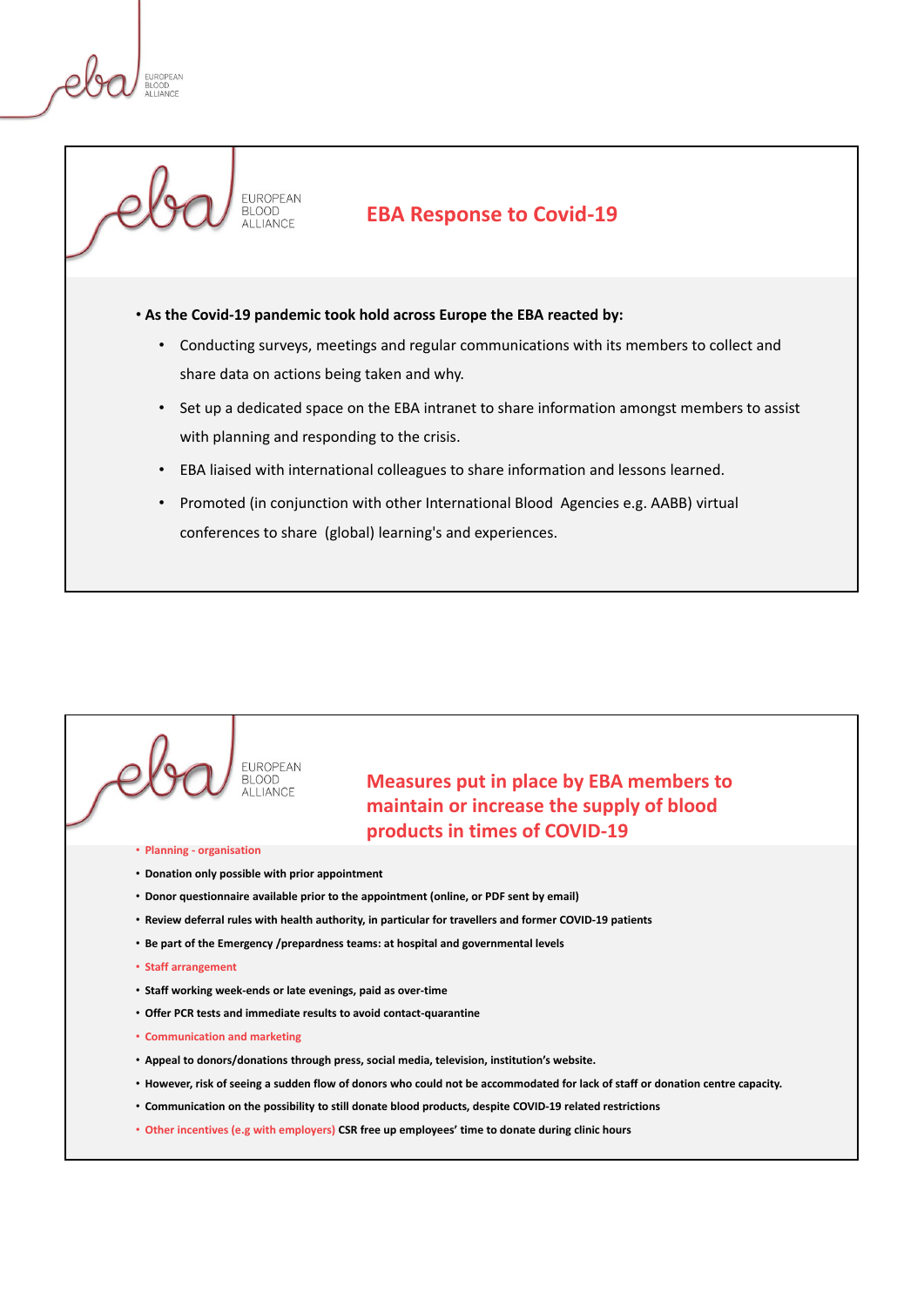FUROPEAN



**Measures put in place by EBA members to maintain or increase the supply of blood products in times of COVID-19**

#### • **Collection centres**

- **Larger donation centres to accommodate more people at the same time, with physical distancing**
- **Multiply the number of collection centres available**

ALLIANCE

- **Extending opening hours: weekdays and week-ends / Extending mobile collections**
- **Reducing mobile collections for fixed sites**
- **Set-up plasma-only centres / Set-up temporary collection centres in newly available venues**
- **Donor management**
- **Recruitment strategy of new donors**
- **Retention strategy of existing donors**
- **Conversion of CCP donor into WB or standard plasma donors**
- **Target specific blood groups and dedicate donation sessions to donors with this group**
- **Target specific professions (e.g civil servants) and dedicate sessions to them**